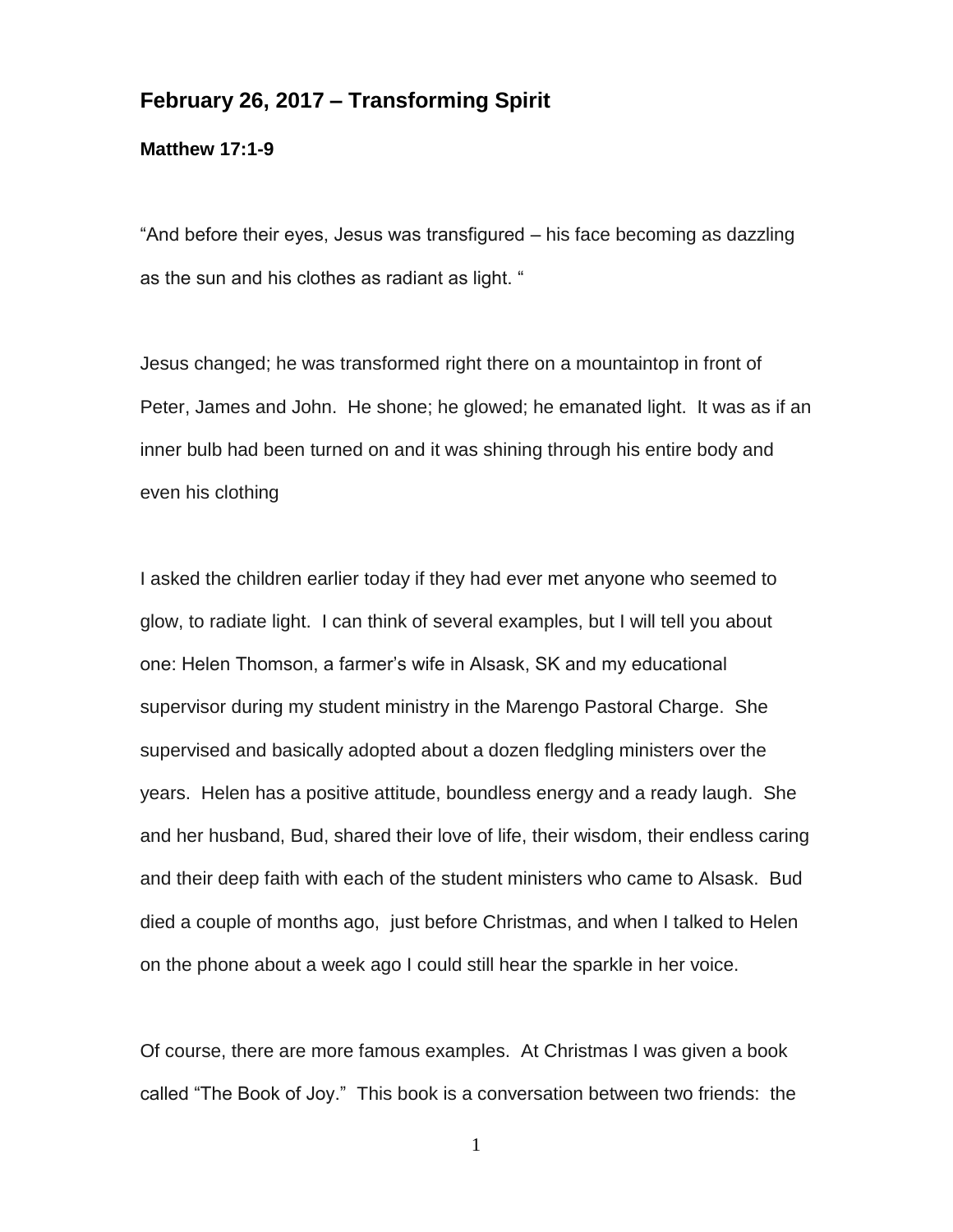Dalai Lama and Archbishop Desmond Tutu. This conversation took place at the Dalai Lama's home in India. They spent several days talking about joy: what it is, why it can be difficult and how it is possible to be joyful in the midst of pain and suffering. The Dalai Lama and Desmond Tutu are two people who are filled with joy, people who seem to constantly glow, and whose faces shine with the power of the Spirit. Just like Jesus' face shone on that mountain top.

But it is important to note that they both live with joy in the midst of pain and suffering. The Dalai Lama has lived nearly all of his adult life in exile. He grew up in Tibet and is the spiritual leader of his people. But while still a young man he fled for his life and sought refuge in India. While living in exile he has watched the suffering of his people under the hands of the Chinese government. Desmond Tutu lives in South Africa where he led his church through the pain and struggle of apartheid. And for the past twenty years the archbishop has lived with the reality of cancer.

Jesus, of course, also suffered. If you remember today's passage began with the sentence. "Six days later, Jesus took Peter, James and John up on a high mountain to be alone with them." So we ask, "six days after what?" As it turns out, six days earlier Jesus had explained to his disciples that he had to go to Jerusalem and that when he got there he would suffer at the hands of the Jewish authorities and then he would be killed. According to the gospel of Matthew, Jesus' transfiguration, this brilliant display of the power of the Spirit within his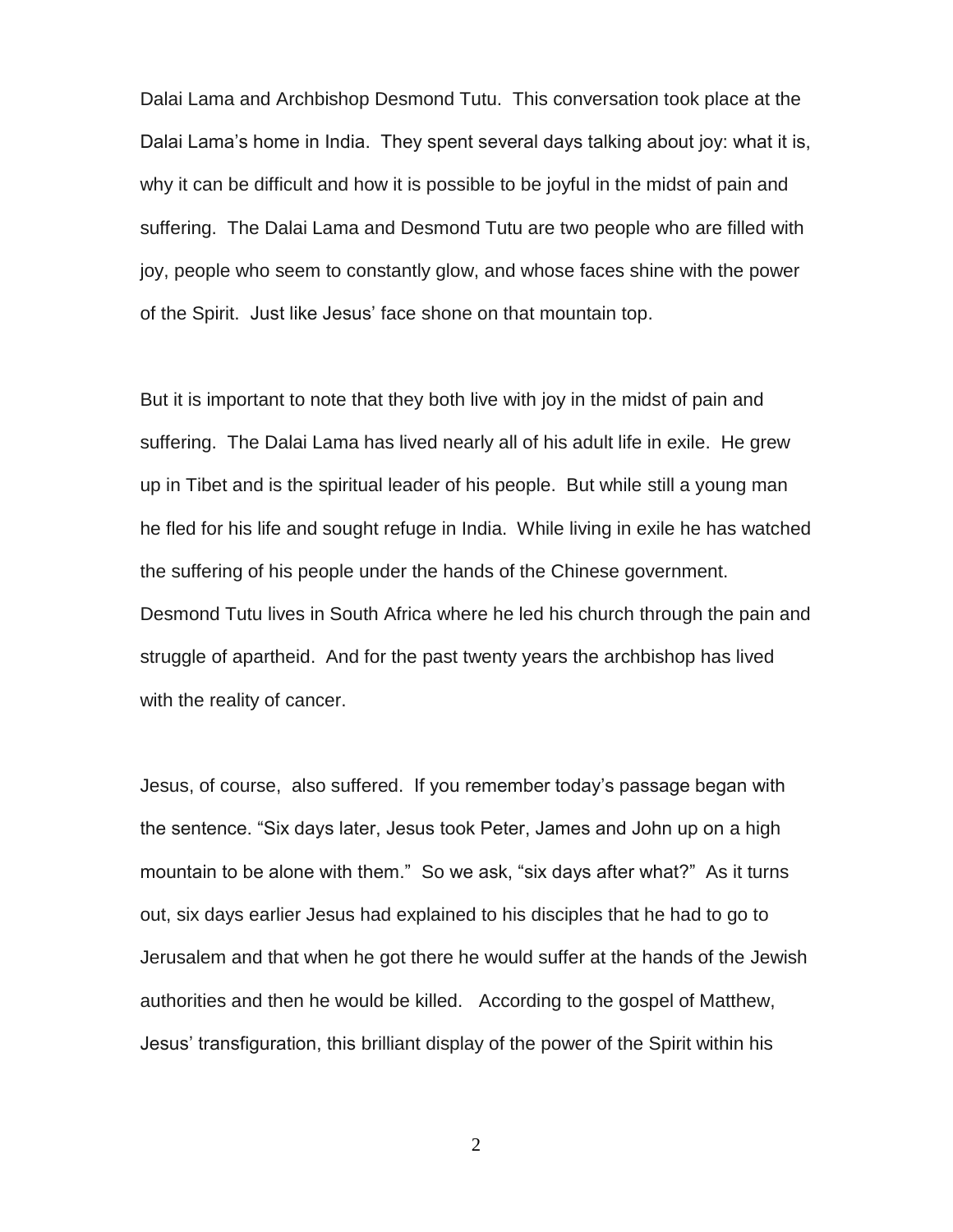body, occurred in the midst of his journey to Jerusalem, his journey to suffering and death.

Transformation happens despite pain and suffering. In fact, it often happens because of and in the midst of pain and suffering. We all know something about that don't we? We have had struggles in our lives: illness (mental and physical), addiction, physical injuries, difficult relationships, loss of friends and loved ones, and even loss of employment. We all know pain and suffering. It shows on our faces, in our bodies, it impacts the way we interact with family, with friends, and with the world.

So we come here. We come here looking for community, looking for healing, wanting to be transformed. But how does it happen? What does it take to change? You may remember from last Sunday's sermon that we had a break-in just over a week ago and my laptop was stolen. We got it back on Tuesday, but the thieves had already reformatted the hard drive so everything that had previously been there was gone. It had to be rebuilt from scratch. So we reinstalled the operating system and the applications that I use and then I copied over my backed-up files and added all the other pieces that make it mine. My computer is now usable again… its transfiguration is complete.

Wouldn't it be great if we could be transformed that easily? Just a few keystrokes and everything would be wiped clean. All the mistakes we had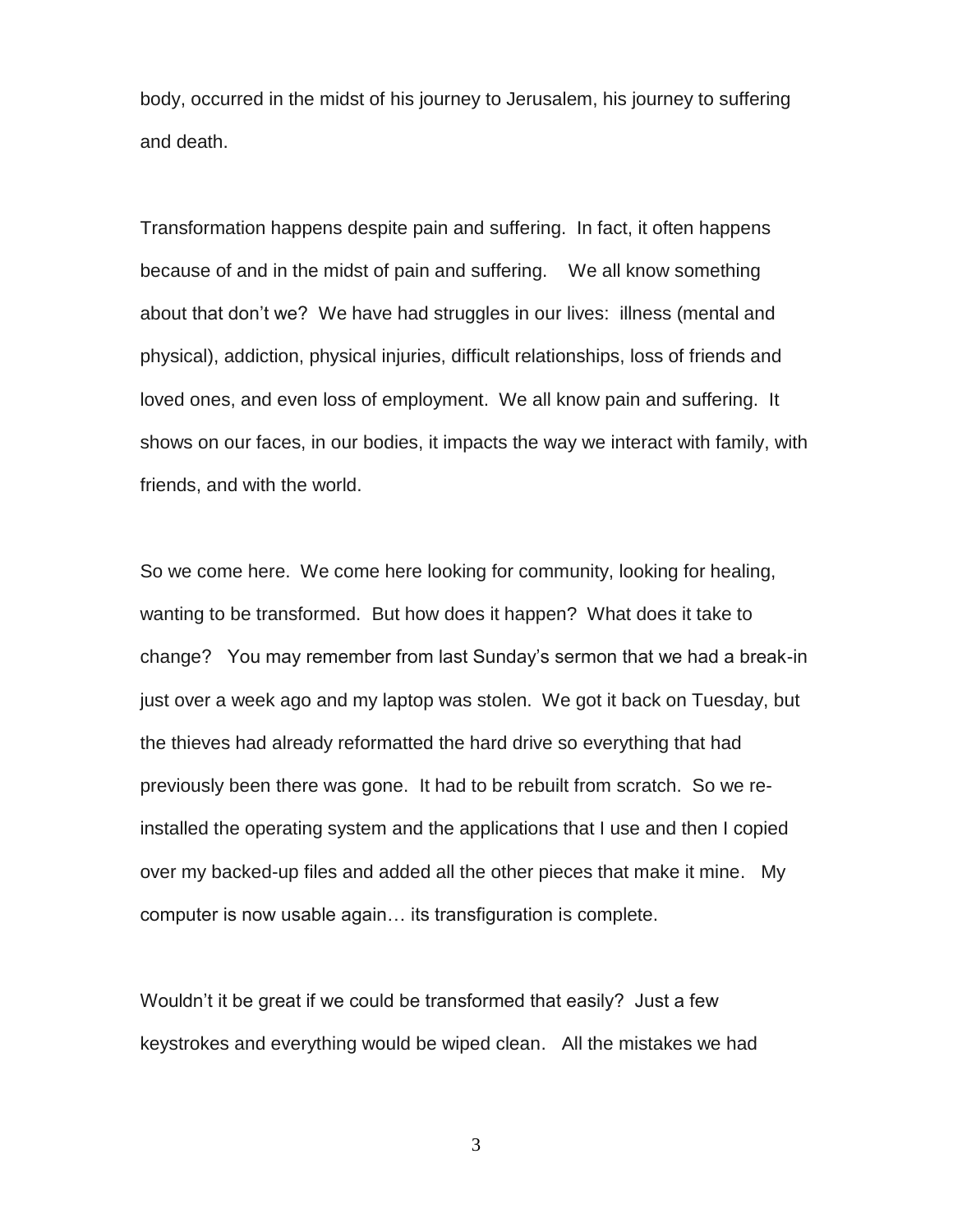made, all the wrong paths we had taken, all the painful moments would be gone in an instant. We could start from scratch. It would be glorious… or would it?

Think of all the things, all the memories we have stored in our bodies, in our hearts and in our minds. Would we really want to lose everything? Think of the people you know who are struggling with Alzheimer's or some other form of dementia and how painful the loss of memory can be. Reformatting our hard drive is really not an option for transformation and that's probably a good thing.

The kind of transformation that we are looking for is usually more subtle. Some of us may remember times in our lives when we underwent a major change and came out on the other side with a whole new point of view or way of being. But most of our transformations are small incremental changes that overtime showup in how we live and in the light that emanates from our being.

So what do we do? Well the Dalai Lama and Desmond Tutu both have incredibly rigorous prayer or meditation routines. They are very early risers and start each day with God. The key is a connection with the transforming power of the Spirit. I know Helen Thomson and her husband Bud found their connection with God in the land that they worked and the gardens that they grew. So the question is how, where and when do you connect with the Ground of your Being?

Transformation is not about erasing our past, but rather about connecting more deeply with who we really are, with the divine spark within each of us. We may